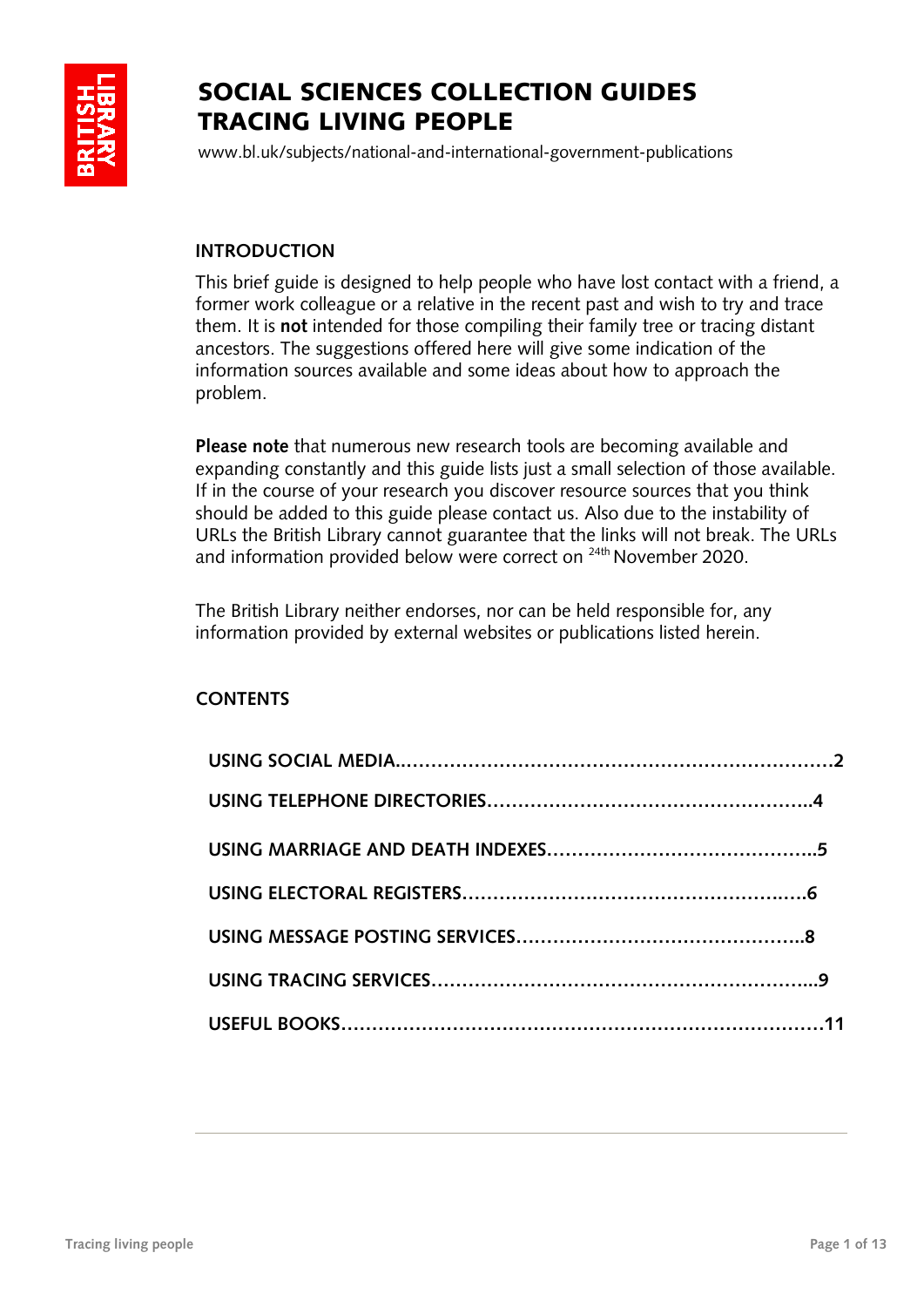#### **USING SOCIAL MEDIA**

One method that can be used to trace living people is to research their online presence. Any information you already possess including their name, job, profession or location of residence can potentially be used as the basis for your search criteria or as a means of narrowing down your search results.

There are many techniques that can be used to assist with retrieving information about individuals online. Many social media sites allow internet users to view versions of their users' profiles without needing to create an account themselves. The images used in these profiles can also be checked against those provided in other websites. For further information on how to do this and for guidance on using social media as an investigative tool please refer to the work cited in the 'useful books' section of this document. The British Library is able to provide access to a wide range of resources on using investigative methods and if in doubt the reference services team will be happy to assist.

It must of course be noted that any information you obtain from a freely available online platform does not constitute absolute proof of identity. Furthermore different individuals have different privacy settings on their accounts indicating the amount of information they wish to communicate with the general public. As with any form of investigation, the more a piece of information can be cross-checked against multiple and different sources the more reliable it is likely to be. For tips on avoiding fake accounts and exercising critical thinking and argumentative reasoning when assessing the information you find online please refer to the resources listed at the end of this guide.

#### **Facebook**

#### <https://en-gb.facebook.com/>

Allows users to create profiles and share personal information including the area they live in, contact details, the organisation they work for and more.

## **LinkedIn**

#### <https://www.linkedin.com/>

A professional networking site containing user profiles, often with details of individuals' career history and sometimes contact details.

#### **Twitter**

#### <https://twitter.com/?lang=en-gb>

A microblogging and networking site where users are able to communicate with other members and post content viewable to the general public.

#### **Instagram**

#### <https://www.instagram.com/>

A social media network also owned by Facebook where users can post images or videos and message groups and individuals.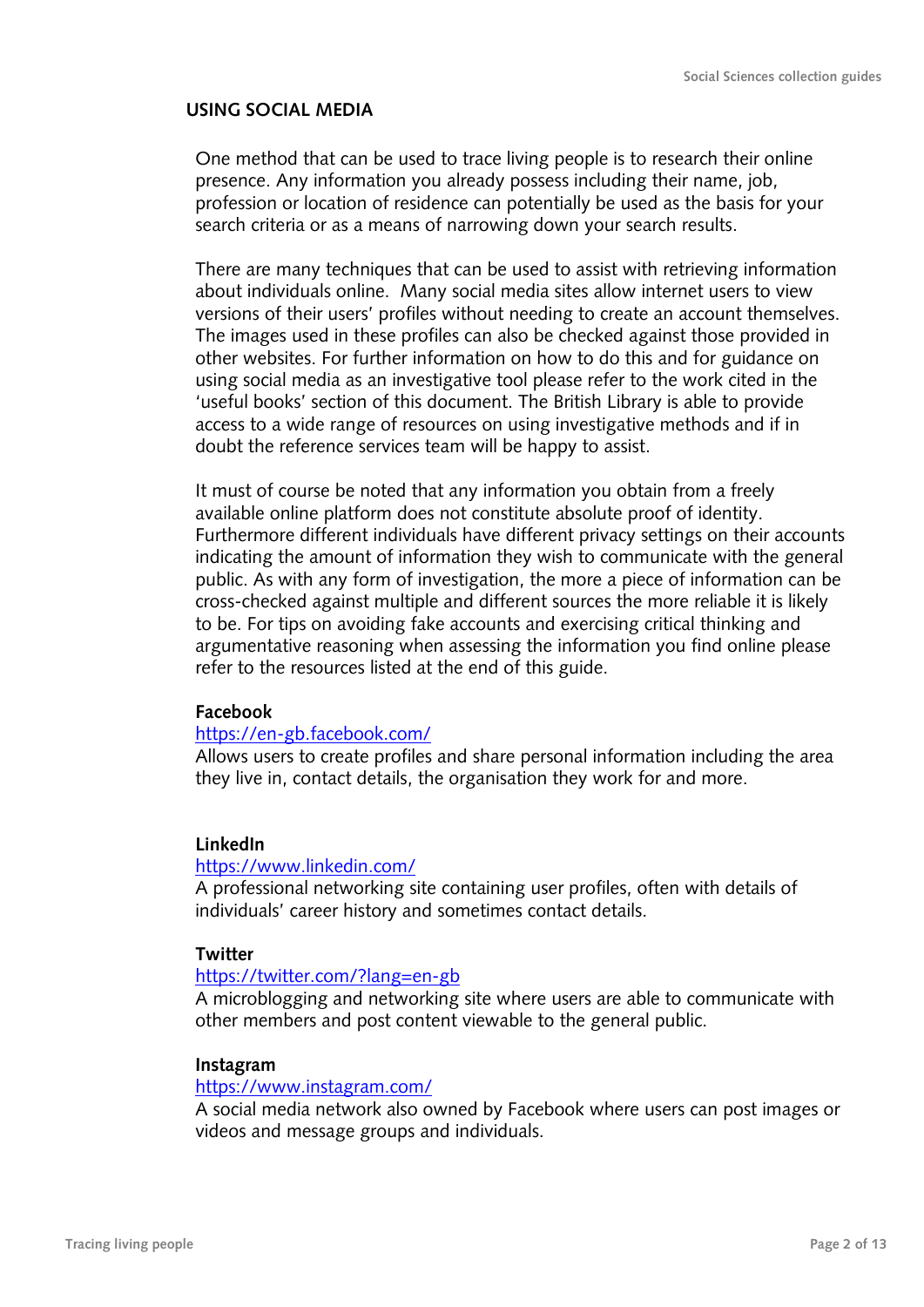Alongside the more well-known websites listed above, platforms dedicated to specific professions as well as personal interests and hobbies may also prove fruitful when searching for individuals. One example is the website Goodreads [https://www.goodreads.com/] which is dedicated to books and provides access to reviews and user profiles. When searching online you may wish to extend the parameters of your search beyond social media sites. If you happen to know the profession of the person you are looking for or the organisation they work for then it might be possible to find out more on organisational databases or websites. For example, if you know that the person you are looking for works as a chartered accountant then it might be worthwhile searching for them in the Institute of Chartered Accountants in England and Wales' website which allows users to search an online database of its members. Before beginning your journey you might find it useful to collect or make a note of all of the information you already possess about an individual and think about potential resources that can be consulted.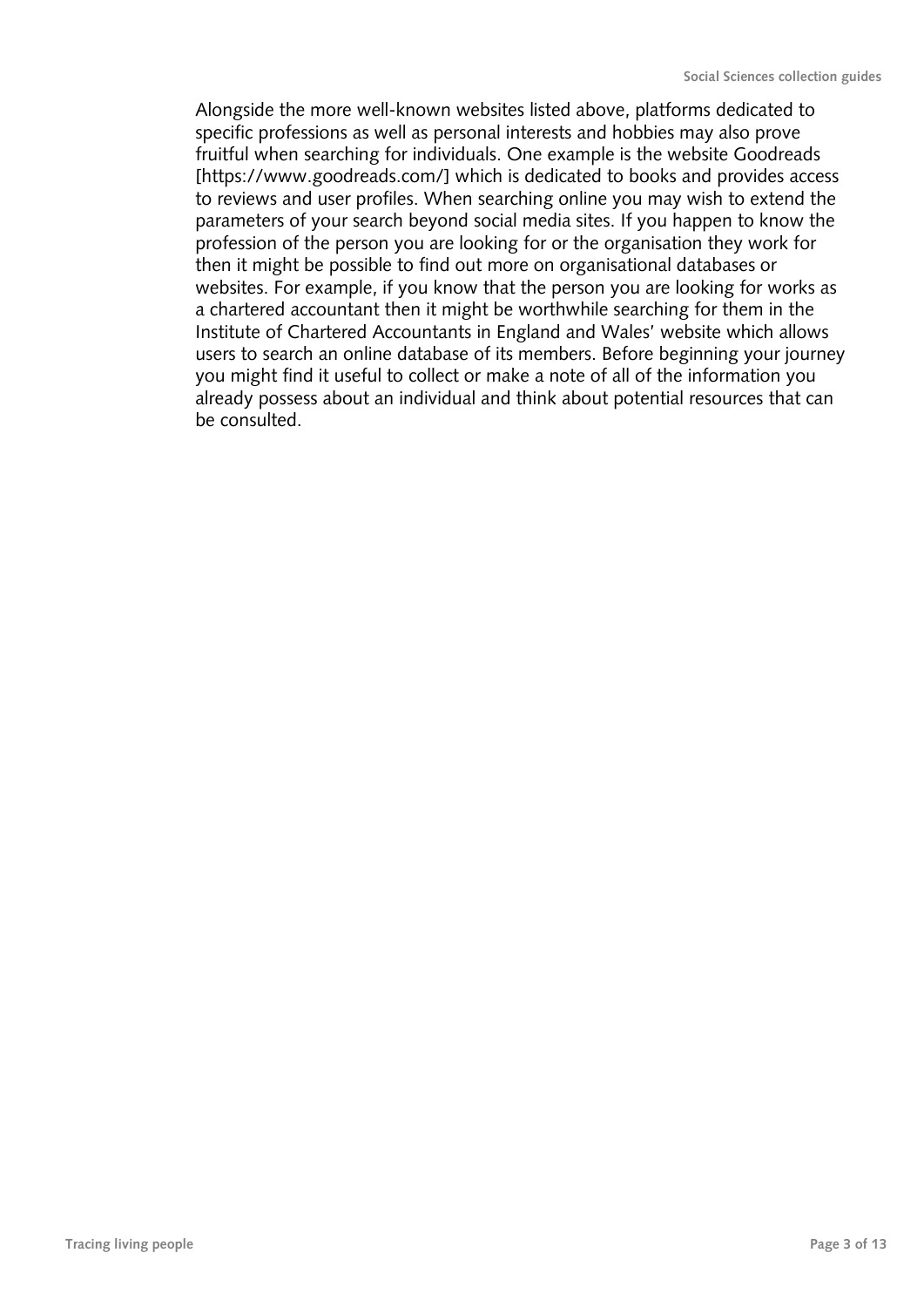#### **USING TELEPHONE DIRECTORIES**

There are several Internet sites that offer access to UK telephone directories, but to use them you need to enter the name of the town where the person you are looking for might be living:

#### **BT The Phone Book**

<https://www.thephonebook.bt.com/> Search by surname + town or post code.

#### **UKphonebook.com**

<https://www.ukphonebook.com/> Search by surname + city, town or postcode. You must register before you can use the service. You get five free searches per day. The database now includes the edited electoral roll, consumer data and information from Companies House and the Land Registry as well as phone directories.

There are several Internet sites which you can use to access web versions of telephone and email directories for foreign countries:

## **Cyndi's List**

#### <https://www.cyndislist.com/>

The Finding Living People page of Cyndi's List gives hotlinks to online national telephone directories of individual countries, and to directories of postal and email addresses as well as to numerous other sources that can be used in your research.

#### **Telephone Directories on the Web**

#### <https://www.infobel.com/>

With a global digital platform, Kapitol-Infobel publishes and continually updates a database of some 350 million telephone subscribers and 186 million businesses worldwide.. Established in 1995, Kapitol is the first business worldwide to have developed and published an online telephone directory.

#### **Numberway**

#### <https://www.thisnumber.com/>

Free independent and up-to-date guide to telephone directories on the web, covering white and yellow pages, phone books and online directory enquiries.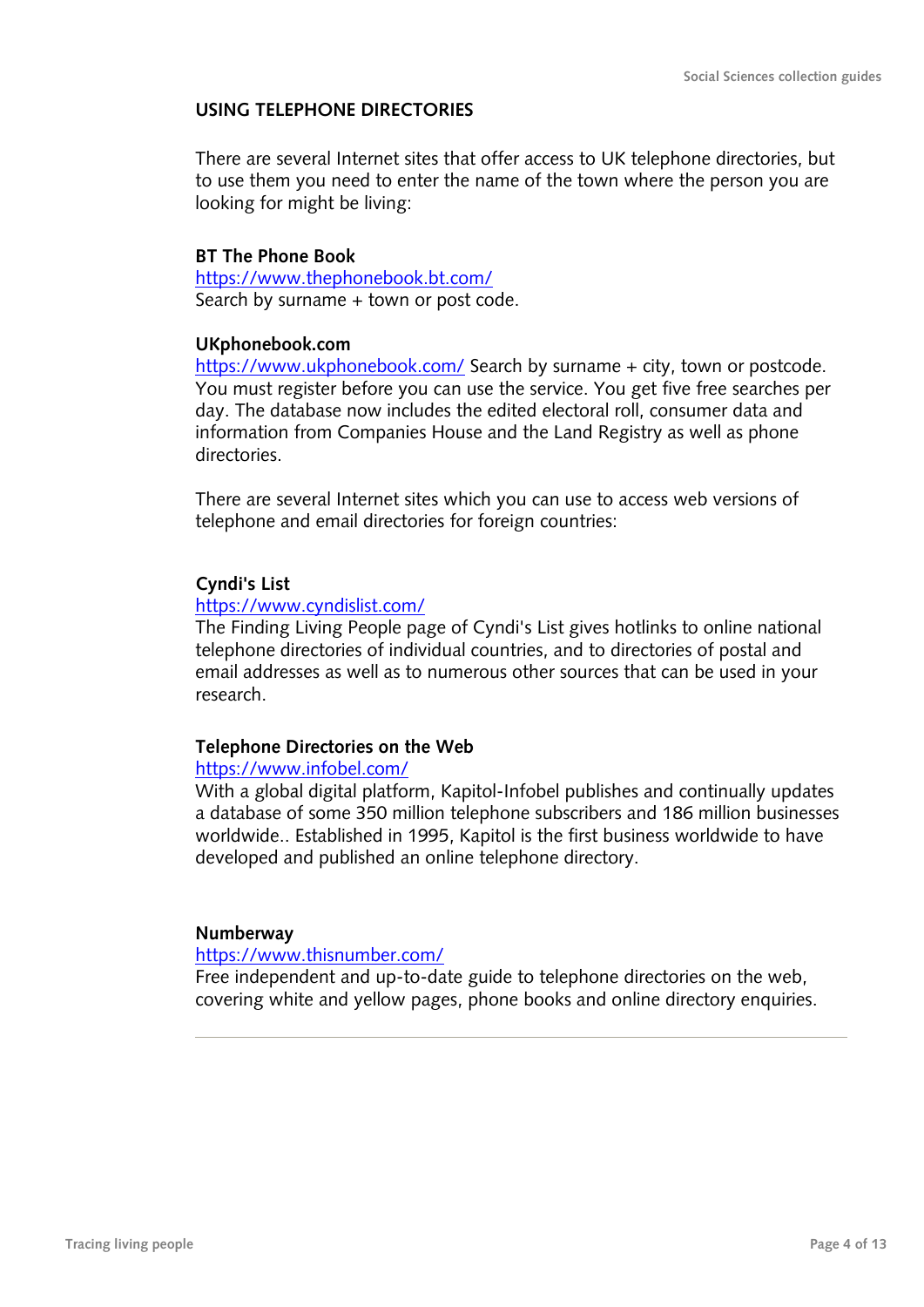## **USING MARRIAGE AND DEATH INDEXES**

If you are looking for a young person, try searching the General Register Office's (GRO) marriage indexes for a possible marriage. The marriage certificate should include the address at which each of the parties married were living when the ceremony took place. You can then check that address in the electoral registers to confirm the names of the residents, who may know the subsequent whereabouts of the couple.

If you suspect that the person you are looking for may have died, try checking the GRO death indexes. Not finding a death entry in the GRO indexes is not conclusive as the person may have died abroad on holiday or on business. It is therefore also worth checking the probate records to see if you can locate a will. This can be done online by following the instructions at <https://www.gov.uk/search-will-probate> and completing an on-screen form...

A guide to how to use the GRO indexes, and where they are available for public consultation, is available on the Gov.UK website at [https://www.gov.uk/research-family-history.](https://www.gov.uk/research-family-history)

A set of GRO indexes on microfiche is hosted at the British Library and is available for consultation in the Social Sciences Reading Room. Birth, marriage and death records are also available on subscription-based genealogical websites FindMyPast [\(https://www.findmypast.co.uk/\)](https://www.findmypast.co.uk/) and Ancestry [\(https://www.ancestry.co.uk/\)](https://www.ancestry.co.uk/). FindMyPast and its full records are accessible in the British Library reading rooms. Outside of the reading rooms searching is free but a fee is required in order to view the full records.

#### **BMD Index**

#### <https://www.bmdindex.co.uk/>

Searchable online version of the index to the complete range of civil birth, marriage and death records for England and Wales from 1837 onwards. Access is fee-based.

#### **FreeBMD**

#### <https://www.freebmd.org.uk/>

An ongoing project which aims to transcribe the Civil Registration Index of births, marriages and deaths, 1837-1992, and make the transcribed records available free via the Internet. Transcription is done by volunteers and is not complete for the whole period.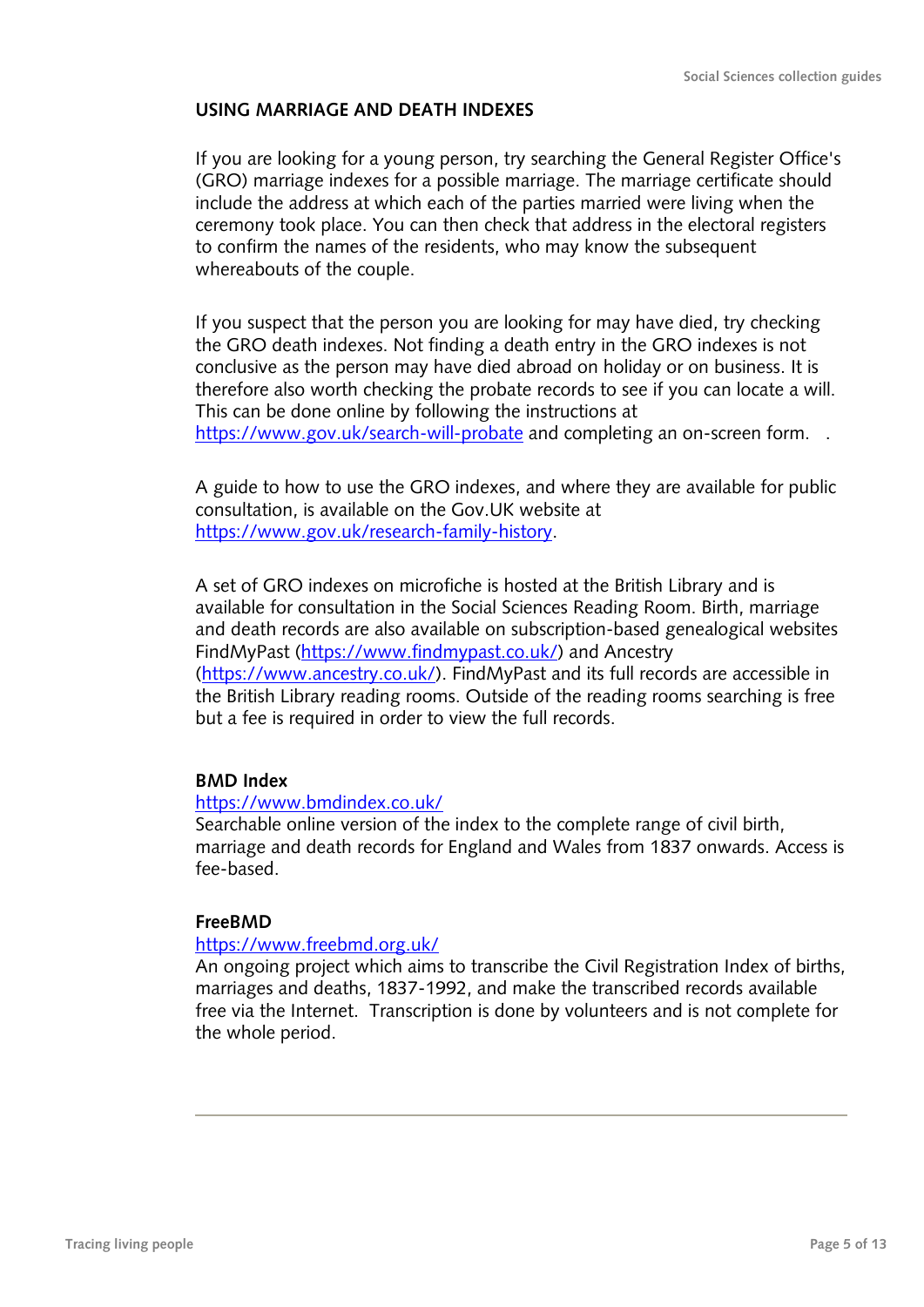#### **USING ELECTORAL REGISTERS**

The Electoral Register (also known as the Electoral Roll) is the definitive list of persons registered to vote in the UK. The registers are compiled each year by local authorities.

The British Library's collection of the electoral registers is currently available for personal consultation by members of the public in printed form only. The printed electoral registers for each constituency are arranged by polling district. The arrangement within polling districts is normally by street in alphabetical order, within which properties are in street number order. There are no alphabetical indexes of voters.

Because of this arrangement, the printed electoral registers are of very little use for tracing named individuals. All they can do is help you to establish how long a known individual lived at a given address. The disappearance of a name from the electoral registers usually means that the person has moved home, married or died. The registers will not tell you which.

Since 2003 two versions of the electoral register have been produced:

- Full Electoral Register
- Edited or Open Electoral Register

Earlier registers up to 2002 contain the names of all voters. The British Library holds a complete set for the whole country (England, Wales, Scotland and Northern Ireland) from 1947. Registers for individual constituencies can also be found in local public libraries and record offices.

From 2003 the full version of the register contains names of all voters and is used primarily to support the electoral process. Individual registers can be seen at some local public libraries or at the council's electoral registration office. Public access to it is strictly controlled. As a consequence of the Representation of the People (England and Wales) (Amendment) Regulations 2006 (SI 752) and Representation of the People (Scotland) (Amendment) Regulations 2006 (SI 834), **registers that are less than ten years old can only be consulted under supervision by personal visitors and copied only by means of handwritten notes. Information from them cannot be disclosed until ten years after publication**. You should contact the appropriate office to check local access arrangements. Contact details for the electoral services team at your local council can be found on The Electoral Commission's website [https://www.electoralcommission.org.uk].

The British Library holds the full version of the printed registers for all constituencies. Again these may be consulted under supervision by personal visitors to the Reading Rooms, and copied only by means of handwritten notes. The law also prevents the Library from disclosing any information from the full version over the phone or in writing until 10 years have passed since its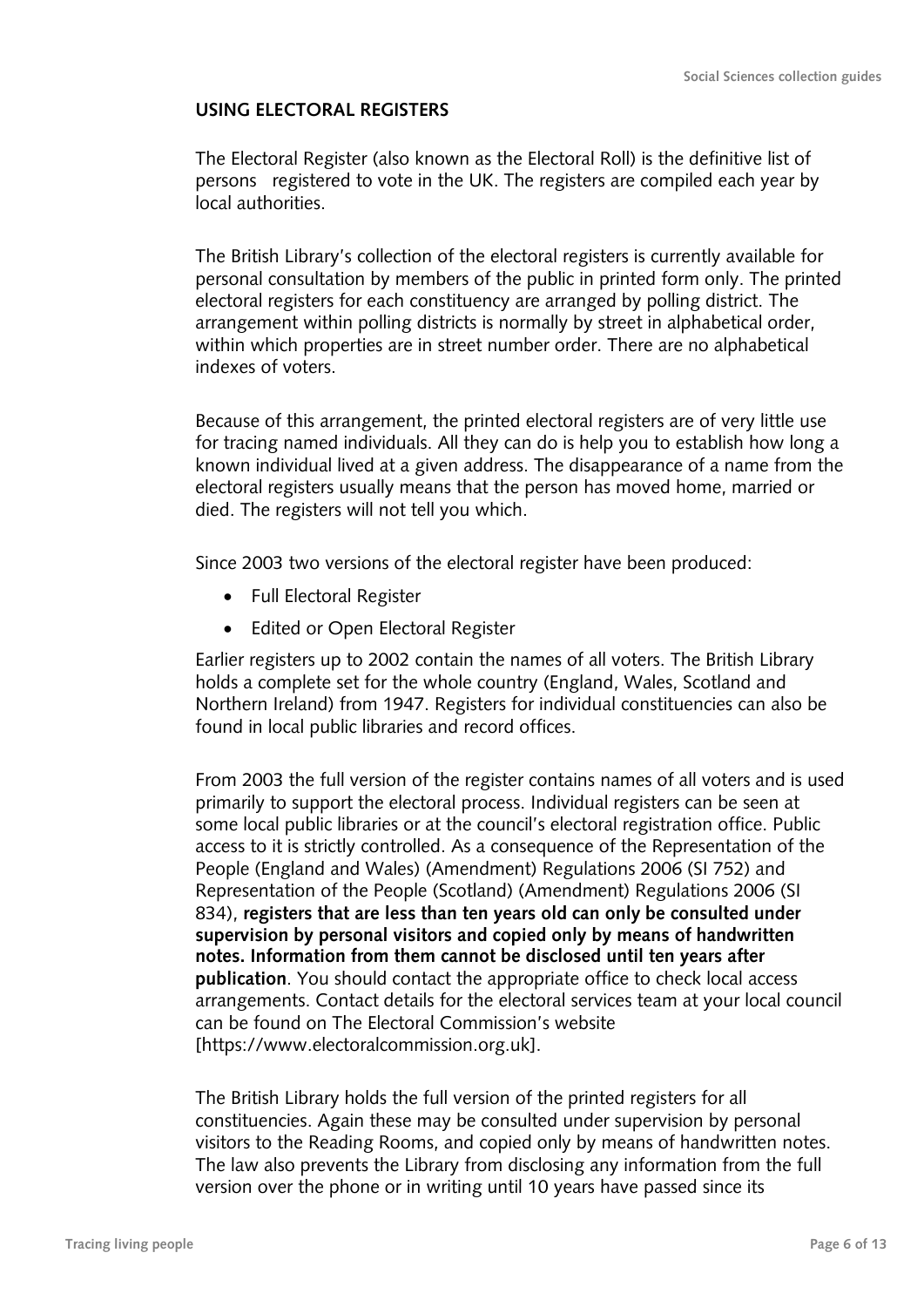publication, so you will have to visit the Reading Rooms in person to use them. However although the British Library receives new registers from some 35,000 polling districts as they are issued, the sorting and binding of these registers for permanent preservation is a year-long process making them unavailable during this time.

Prior to 2003 it was possible for anyone to buy the full Electoral Register. Since 2003 only the edited version of the register is available for sale for commercial use for direct marketing, advertising, etc. It leaves out the names of electors who have exercised their right to opt out to protect their privacy. The edited version of the register is **not** held in printed form by the British Library.

It is not possible to opt out of the full version as it holds details of all electors.

Registers are now compiled in machine-readable form by local authorities. Data files of the edited version of the register are purchased by certain commercial firms who compile databases comprising the contents of all the registers for the country. These databases can be searched by personal name, but are normally priced services. The ones listed here charge comparatively nominal fees. The British Library does not offer this service.

## **192**

#### <https://www.192.com/>

This Internet based service allows you to search the edited or open Electoral Register from 2003 to the present, the UK telephone directories and births, marriages and deaths indexes for England and Wales from 1837 (Scotland and Northern Ireland are not included) and company and director reports. You can also use the database to see who is looking for you and to carry out identity checks.

# **FindMyPast**

## [https://search.findmypast.co.uk/search-world-records-in-census-land-and](https://search.findmypast.co.uk/search-world-records-in-census-land-and-surveys/and_electoral-rolls)[surveys/and\\_electoral-rolls](https://search.findmypast.co.uk/search-world-records-in-census-land-and-surveys/and_electoral-rolls)

Covers the open electoral register 2002- (NB Please note that the holdings will change each year as the most current register is added). You can search by first name, last name, address and post code. It is worth checking beyond electoral registers as new records are regularly added. FindMyPast and its full records are accessible on the British Library reading rooms. Outside of the reading rooms searching is free but a fee is required in order to view the full records found.

#### **People Trace Online**

#### <https://www.peopletraceonline.co.uk/>

Offers access to the open or edited electoral register and land registry, burials/cremations , company director and birth, marriages and deaths records.

#### **The UK Electoral Roll**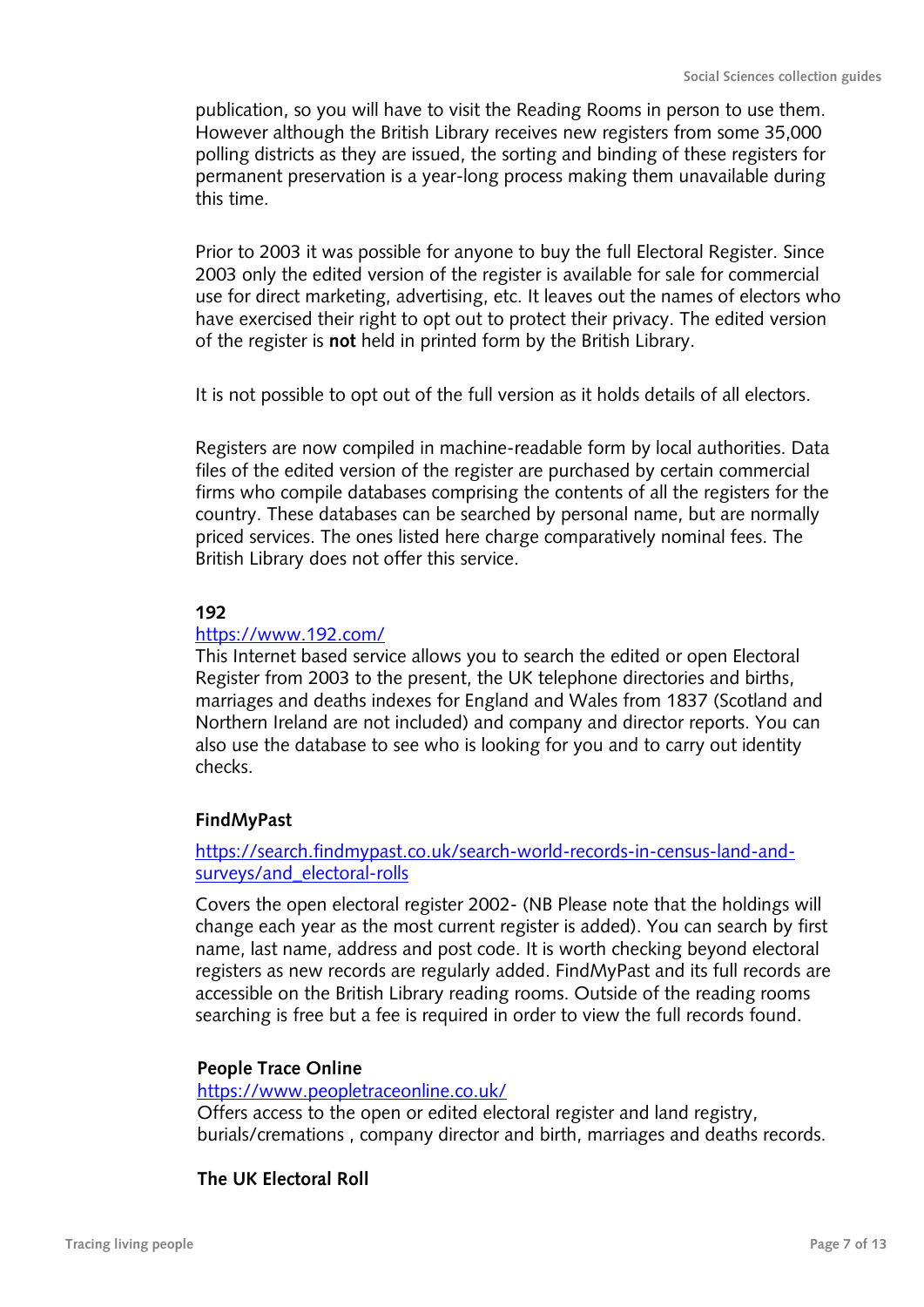## <http://www.theukelectoralroll.co.uk/>

Provides searches of the edited UK Electoral Register, births, deaths, and marriages indexes and UK Property Ownership data. The enhanced UK electoral register search claims to provide customers with the address of any UK individual, their phone number, their date of birth and the names of anyone else at the address. Charges vary.

#### **UKroll.com**

#### <https://www.ukroll.com/>

Offers data from the electoral registers 2004 onwards, company directors' lists and births, marriages and deaths indexes for England and Wales 1984-2005. Charges vary.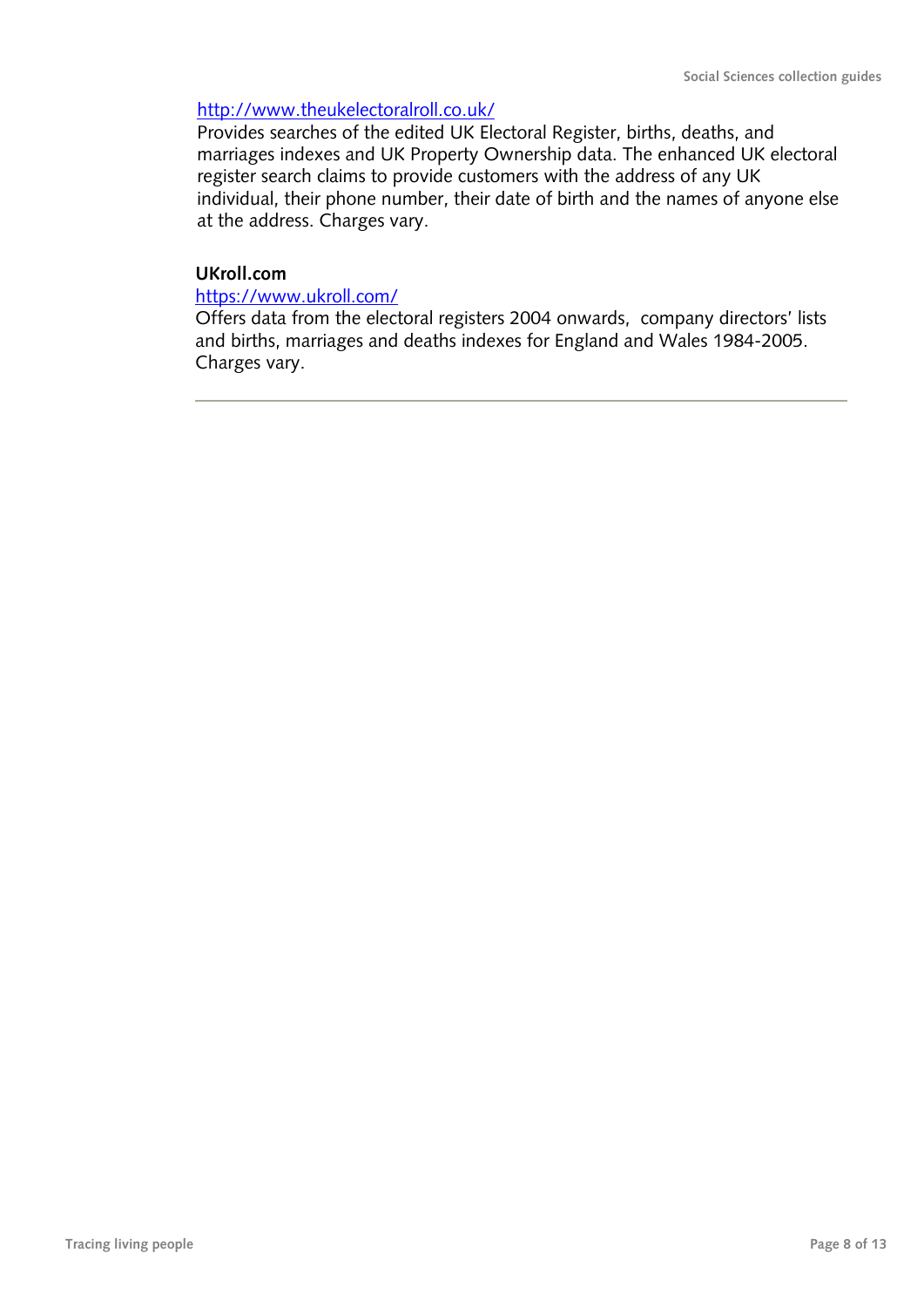# **USING MESSAGE POSTING SERVICES**

A number of web sites offer facilities for finding people by leaving or viewing messages on 'virtual noticeboards':

#### **Missing People**

#### <https://www.missingpeople.org.uk/>

Missing People, a UK charity, provides support for missing children, vulnerable adults and families and can assist with searches for a missing person using a network of confidential contacts. These contacts will not disclose the address of the missing person. It provides a 24-hour service for recording sightings of missing persons, and a helpline and email address that enable those who have run away or gone missing to leave a message to be passed on to a relative, social worker or friend.

## **Ancestry**

#### <https://www.ancestry.com/boards/topics.lostfamilyandfriends/mb.ashx>

Ancestry hosts a number of openly available international message boards where those looking for lost family or friends can leave posts.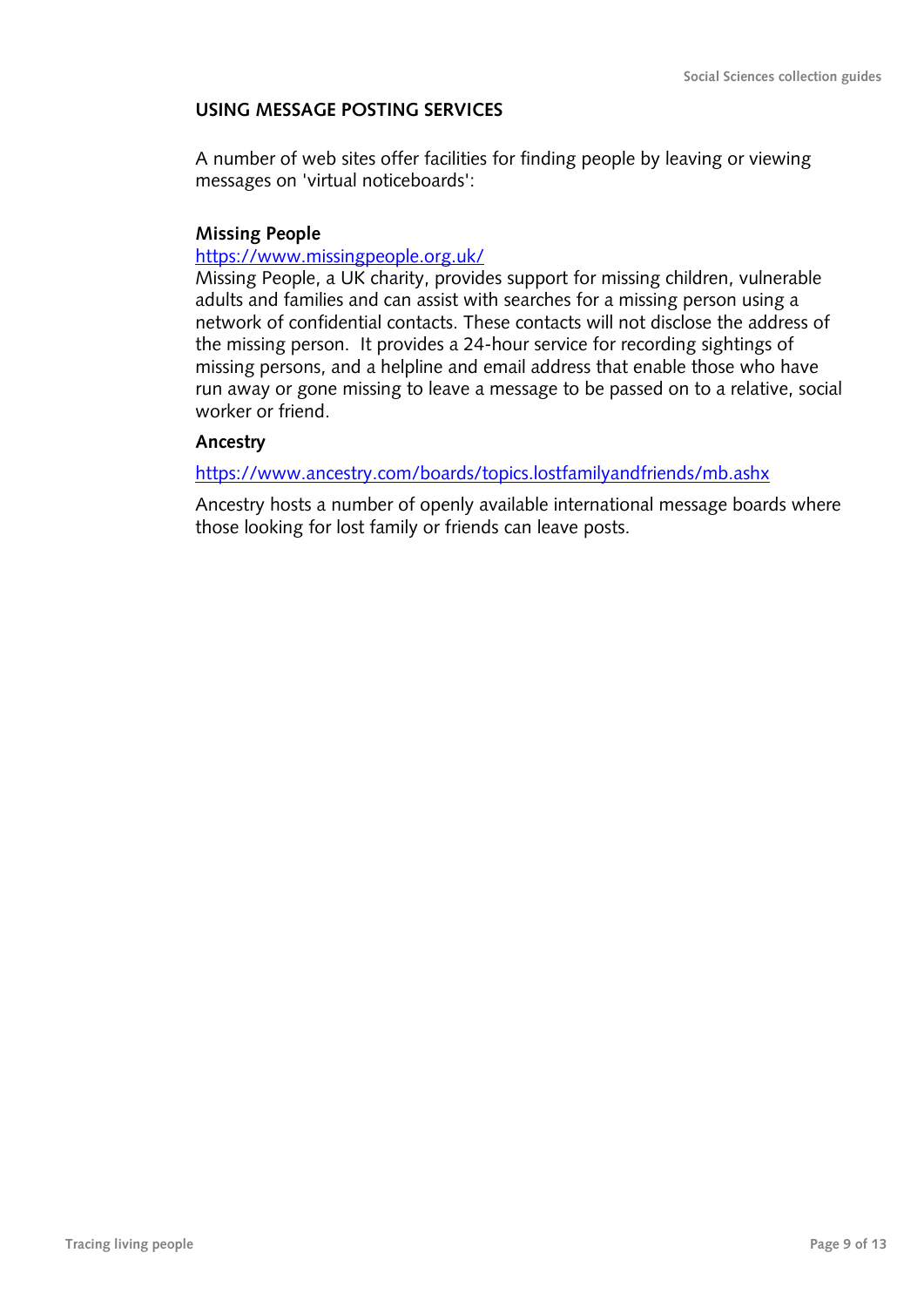## **USING TRACING SERVICES**

If all else fails, you may wish to use a fee-based service or charity which specialises in tracing people:

## **Adoption Contact Register**

<https://www.gov.uk/adoption-records/the-adoption-contact-register> The Adoption Contact Register puts adopted people and their birth relatives in touch with each other, if that is what they both wish.

#### **Adoption Search Reunion**

<http://www.adoptionsearchreunion.org.uk/default.htm>

This site has been developed by the British Association for Adoption and Fostering to be the first port of call for anyone thinking about researching an adoption that took place in the UK. It contains a searchable database to help people locate adoption records in the UK as well as some in Ireland. Users can search for homes, organisations, staff members and local authorities, and links are provided to where adoption records may now be located.

## **Family Action**

#### [https://www.family-action.org.uk](https://www.family-action.org.uk/)

Family Action have management of the NORCAP Contact Register enabling them to check records for adopted individuals and their birth families who were registered before the register ceased operation in 2013. Meanwhile their support agency PAC-UK<https://www.pac-uk.org/>provides access to information from adoption files, searching and tracing services as well as advice, support and counselling for those affected by adoption.

#### **Look 4 Them**

#### <https://www.look4them.org.uk/>

This website is the joint initiative of six reputable organisations which specialise in helping to find missing people, or those who have lost touch with their families.

#### **LookupUK.com**

#### <http://www.lookupuk.com/main.html>

Offers advice to people looking for lost friends and relatives, and to adoptees and birth parents hoping to contact each other. It offers access to several databases, including telephone and email directories, the electoral registers, births, marriages and deaths indexes and the UK Birth Adoption Contact Register. You can also search the messages posted on the site and leave your own.

#### **Missing People** see above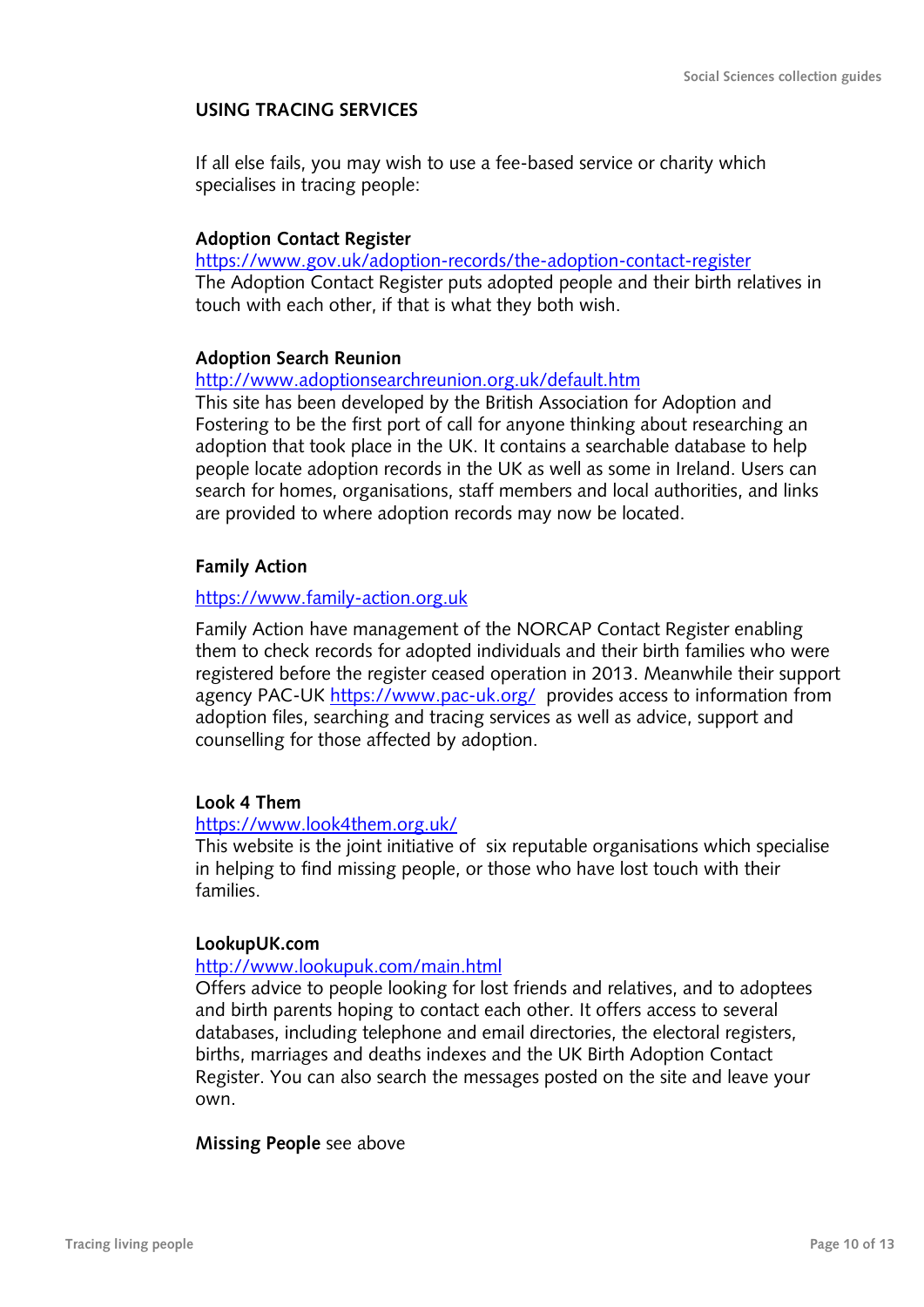## **Salvation Army Family Tracing Service**

<https://www.salvationarmy.org.uk/family-tracing>

A unique, confidential service for tracing relatives where contact has been lost either recently or many years ago.

# **SchoolMates https://schoolmates.co.uk/**

Search by school, college, academy or university name; class mates name/nickname; and connect your profile to the schools you attended. Registration is free.

## **UK Friends Reunited**

http://www.ukfriendsreunited.com/ You can search for friends from primary, middle and secondary schools and college and university for free and send a message, Register to add yourself to the database.

There are also a large number of commercial tracing agencies and private detective agencies who will search on your behalf for a fee. The **Association of British Investigators** [https://www.theabi.org.uk/], or the **Institute of Professional Investigators** [https://ipi.org.uk/] will supply names and addresses of members in your area who offer a complete tracing service. Tracing services also promote themselves on the web and can be found through any of the major search engines.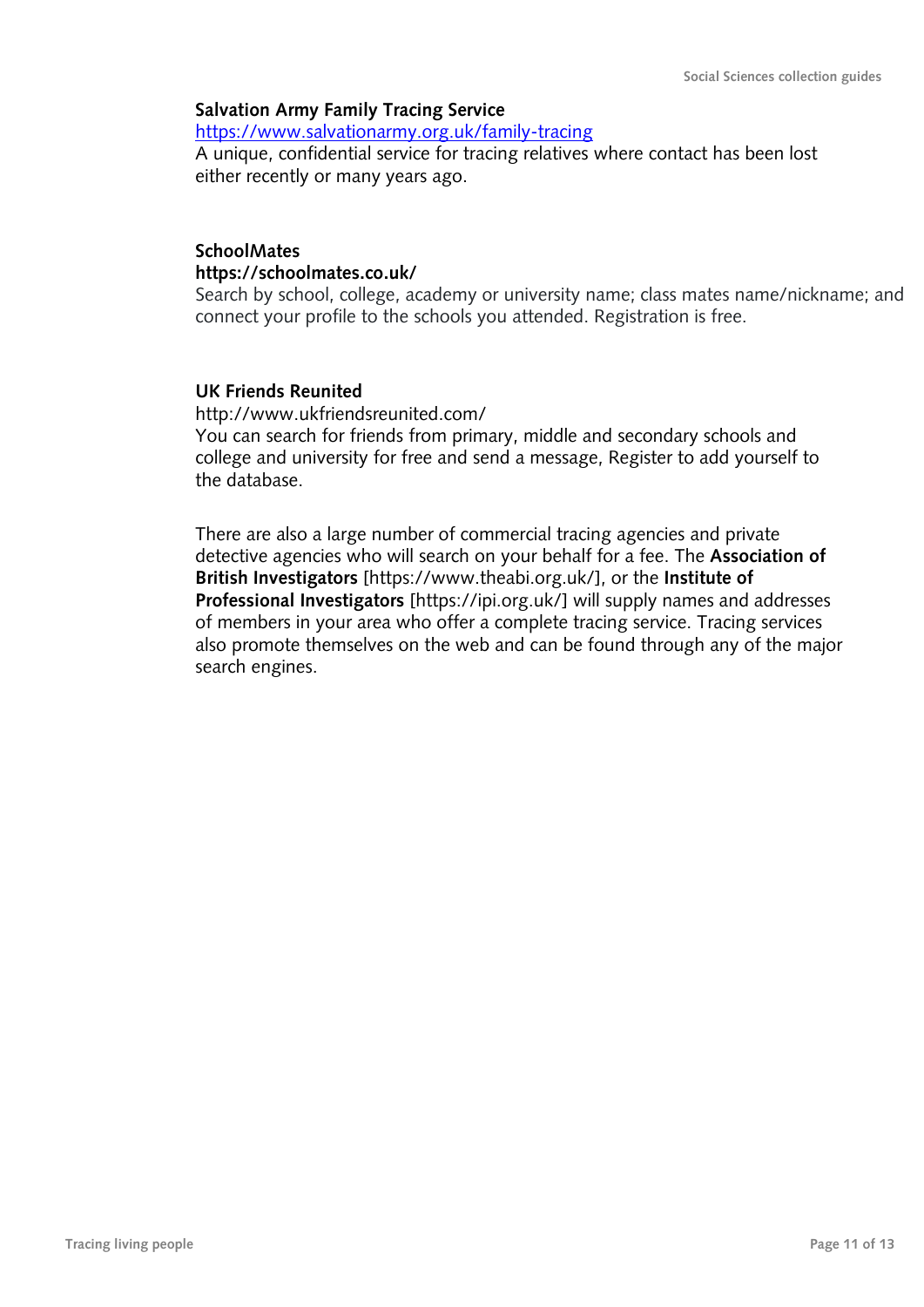# **USEFUL BOOKS**

For tips on how to use social media the following texts are useful:

Cook, C.

# **Social media for Journalists: Principles and Practice**

SAGE, 2013.

Golbeck, J.

# **Introduction to Social Media Investigation: A Hands-on Approach**

Elsevier, 2015.

Hirst, M.

# **Navigating social journalism: a handbook for media literacy and citizen journalism**

Routledge, 2018.

For general guidance on searching, directories of useful organisations, etc. we suggest you consult:

Rogers, C. D.

**Tracing missing persons: an introduction to agencies, methods and sources in England and Wales**

Manchester University Press, 1986

Stafford, G. **Where to find adoption records: a guide for counsellors, adopted people and birth parent***s* 3rd ed. BAAF Adoption and Fostering, 2001

**Tracing Missing Persons** (PDF format)

[http://www.nationalarchives.gov.uk/records/looking-for-person/living](http://www.nationalarchives.gov.uk/records/looking-for-person/living-person.htm)[person.htm](http://www.nationalarchives.gov.uk/records/looking-for-person/living-person.htm)

Part of the National Archives website is called: **Looking for records to help you trace a living person**. Otherwise The National Archives is **not** the place to go for information to help you trace a living person.

For further information on building critical thinking and information literacy skills you can refer to the following text:

Anderson, A. and Johnston, B.